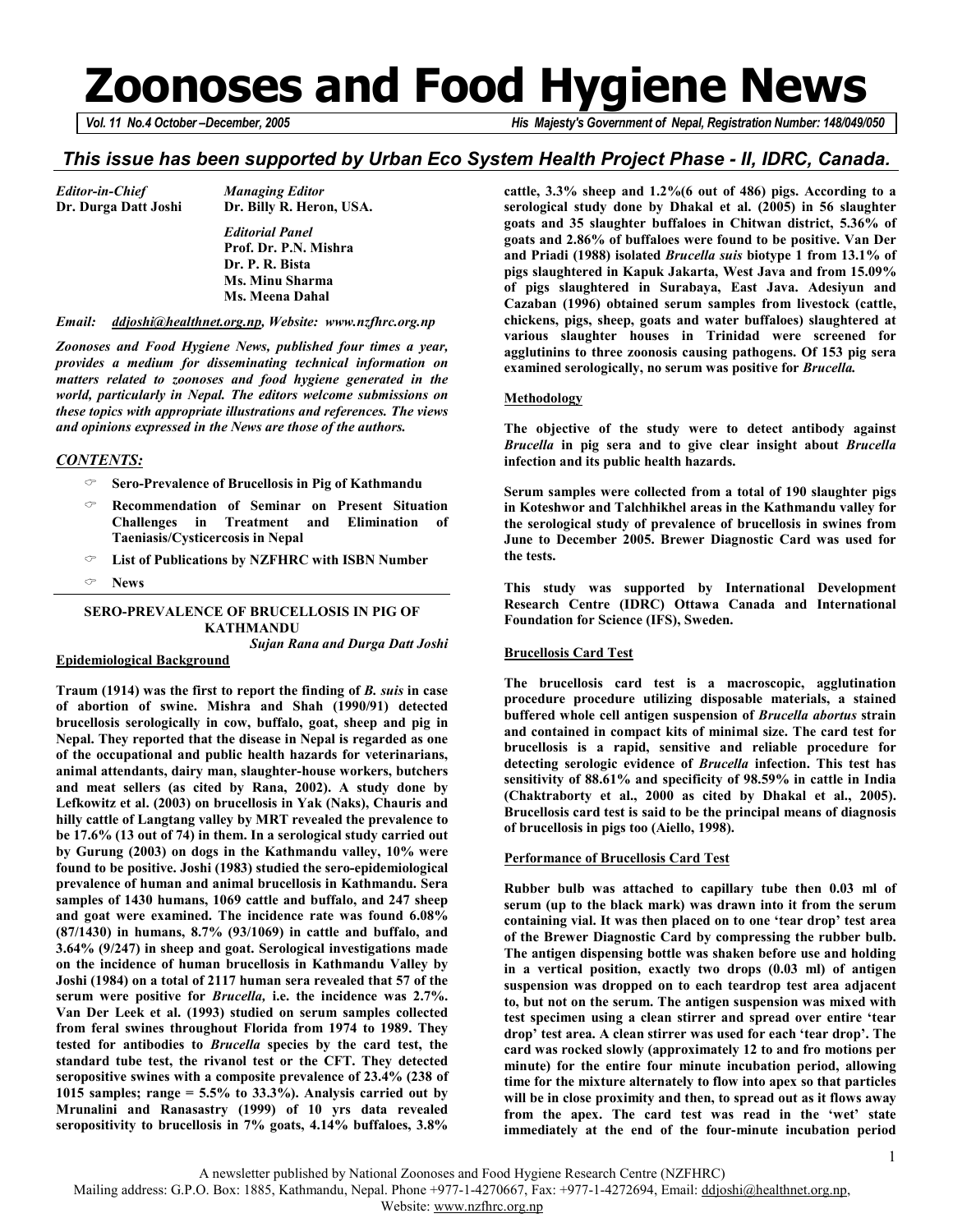**together with positive and negative control samples. A strongly positive reaction was indicated by the formation of characteristic agglutination, moderate to large clump. The test was negative if the specimen shows a pattern of dispersed particles without characteristic clumps. All the test procedures are based on standard technique mentioned by USDA (United States Department of Agriculture) APHIS veterinary services (Brucellosis Card Test Protocol, 1987).** 

#### **Results and Discussion**

**Out of serum samples 190 slaughter pigs tested for brucellosis, 41 were found to be positive. i.e. 21. 58% of the total serum samples tested were found to be positive. The following table clarifies the result.** 

**Table 4. Result of brucellosis card test of the swine serum samples** 

|                           | <b>Number of samples</b> | Percentage |
|---------------------------|--------------------------|------------|
| Card Test positive        | 41                       | 21.58      |
| <b>Card Test negative</b> | 149                      | 78.42      |

**Thus the prevalence of brucellosis in pigs obtained from this study (i.e. 21.58%) is found to be in contrast with the finding 1.2% brucellosis in pigs of Mrunalini and Ranasastry (1999) and the finding of 0% prevalence of brucellosis in slaughter pigs in Trinidad by Adesiyun and Cazabon (1996).** 

**On the other hand, it is closer to the finding of Van Der and Priadi (1988) of 13.1% prevalence of brucellosis in pigs slaughtered in Kapuk Jakarta, West Java and 15.09% of pigs slaughtered in Surabaya, East Java. Similarly, the finding of this study has been very close to the 23.4% prevalence in feral pigs in Florida as studied by Van Der Leek et al. (1993).** 

**However, the prevalence as disclosed in slaughter pigs from this study is quite higher than that in the slaughter goats (5.36%) and in slaughter buffaloes (2.86%) as revealed by the study of Dhakal (2005) in the Chitwan district.** 

**Similarly, it (21.58%) has been found to be alarmingly higher than that in humans (2.7%) as revealed by the study of Joshi (1984). Likewise, there's no point in comparing its prevalence (21.58%) with those in sheep and goat (3.64%) and in cattle and buffalo (8.7%) as shown by Joshi (1983).** 

**The result of this study has been found to be even higher than that in the dogs (10%) in the Kathmandu valley as presented by Gurung (2003).** 

**But this prevalence is quite closer to that in the yaks and chauris (17.6%) as suggested by Lefkowitz (2003).** 

**On result analysis on the basis of age group, out of 29 pigs of the age group 5-7 months, 10 were sero-positive. Out of 99 pigs of the age group 8-10 months, 21 were sero-positive while out of 62 pigs of 11-13 months age group, 10 were sero-positive. The result is presented in the following table.** 

| Table 5. Age-wise prevalence of brucellosis in slaughter swines |  |  |
|-----------------------------------------------------------------|--|--|
|                                                                 |  |  |

| Age group (mths) | Number |    | of Positive Positive p.c. |
|------------------|--------|----|---------------------------|
|                  | pigs   |    |                           |
| $5 - 7$          | 29     | 10 | 34.48                     |
| $8 - 10$         | 99     |    | 21.21                     |
| $11 - 13$        | 62     | 10 | 16.13                     |

**As regards the age group, the prevalence of brucellosis was found to be the highest (34.48%) in the age group of 5-7 months which was found to decrease with age. The prevalence of the disease in the age group of 8-10 months was however found to be 21.21% and that in the age group of 11-13 months even less at 16.13%. As for the prevalence of brucellosis in pigs according to their site of slaughter, it was 21.43% (9 out of 42) in Koteshwor while it was 21.62% (32 out of 148) in Talchhikhel. It can be presented as follows.** 

**Table 6. Prevalence of brucellosis in pigs on the basis of slaughter sites** 

| sites                  |                         |                           |
|------------------------|-------------------------|---------------------------|
| <b>Slaughter sites</b> | Number of samples taken | <b>Positive (Percent)</b> |
| Koteshwor              | 42                      | $9(21.43\%)$              |
| Talchhikhel            | 148                     | $32(21.62\%)$             |

**According to the sites of slaughter, no significant difference was noticed in the prevalence of brucellosis in the slaughter swines. The prevalence of the disease in the slaughter pigs Koteshwor (21.43%) was found to be more or less similar to that in the slaughter pigs in Talchhikhel (221.62%).** 

### **Conclusion and Recommendation**

**Thus, the sero-prevalence of brucellosis in the slaughter swines in the Kathmandu valley was found to be 21.58% which is really high as compared to that in other animals and in other parts of the world except a few instances. So, a lot of precautionary measures are to be taken to check the acquiration of this disease. The best way to control it would be test the animals in a farm in a herd and to slaughter and dispose it off if found positive. But due to the poverty, it does not seem practical in our context.** 

**Thus the following recommendations are made to fight this disease.** 

- **Regular sero-monitoring of the animals of the herd is to be carried out.**
- **Positive reactors must not be used in breeding and should be isolated from the herd. Replacements should be made with animals free of brucellosis.**
- **Feeders and mangers should be managed such that they escape contamination from semen, vaginal discharges or urine.**
- **Caution should be taken in purchase of individual pigs unless the status of the entire herd of origin is known.**
- **People involved in pig husbandry and pork handlers should be cautious not to do anything without gloves if there is any suspicion of brucellosis.**
- **Strict quarantine measures should be brought into play.**
- **Programs to raise awareness about this disease should be conducted.**

#### **References**

- **Adesiyun, A. A. and E. P. I. Cazabon. 1996. Revue Elev. Med. Vet. Pays trop. 49 (1): 28-30.**
- **Aiello S. E. (Ed.) 1998. The Merck Veterinary manual. 8th Edm. Merck andCo., Inc. Whitehouse Station, NJ, USA. p. 1001.**
- **APSD. 2004. Statistical Information on Nepalese Agriculture 2002/03. Agri-business Promotion and Statistics Division, MoAC, HMG/N, Singha Durbar, Kathmandu, Nepal. pp. 28, 30, 36.**
- **Brucellosis Card Test Protocol. 1987. Becton Dickinson Microbiology System, 250 Schilling Circle, Cockeysville, USA.**

A newsletter published by National Zoonoses and Food Hygiene Research Centre (NZFHRC)

Mailing address: G.P.O. Box: 1885, Kathmandu, Nepal. Phone +977-1-4270667, Fax: +977-1-4272694, Email: ddjoshi@healthnet.org.np,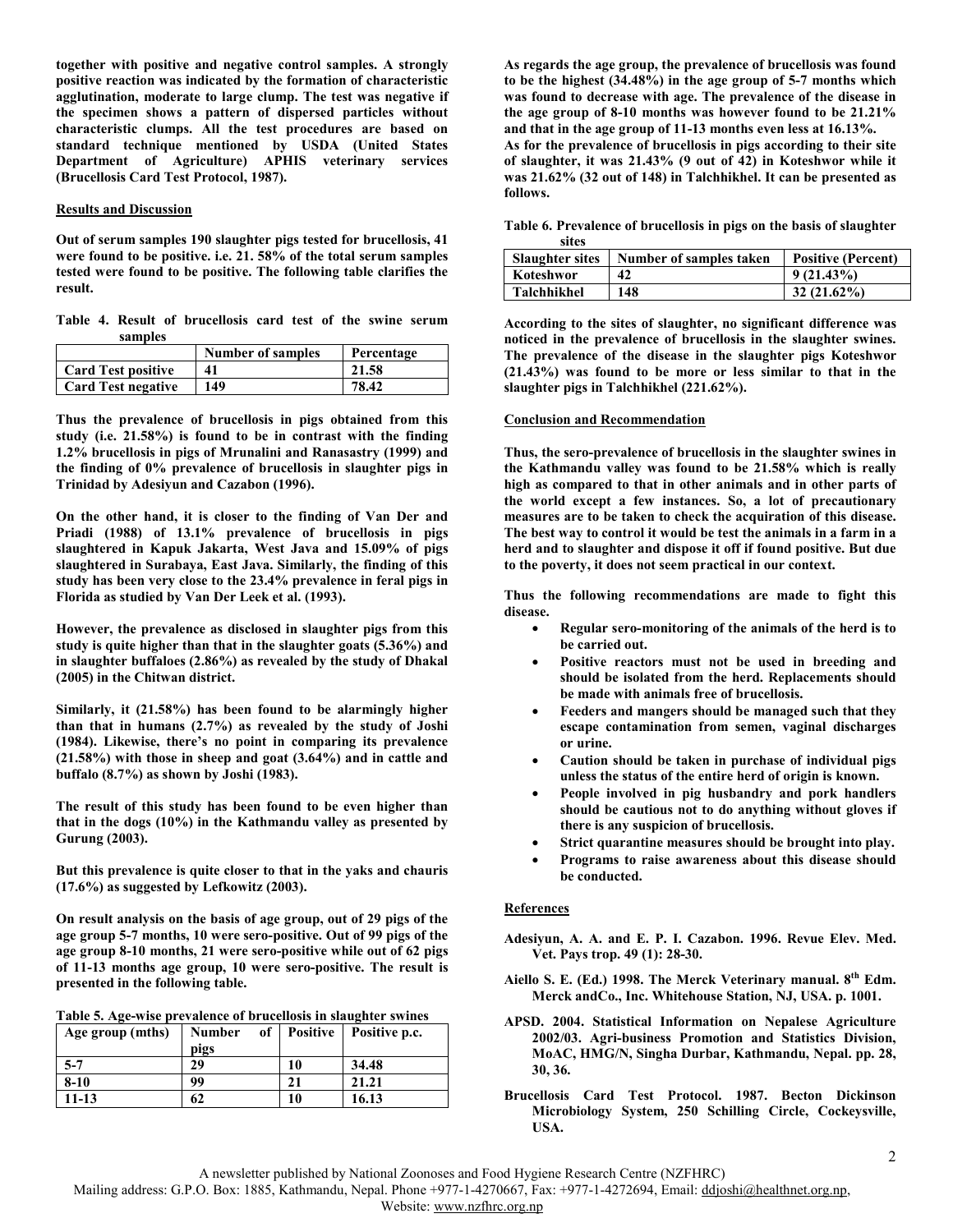- **Buxton, A. and G. Fraser. 1976. Animal Microbiology Volume I.Blackwell Scientific Publication, London.**
- **Dhakal, I.P.,C. Jost, B. Pakhrin and D.D.Joshi. 2005. Training on Livestock and Poultry Derived Food Safety and Hygiene in Four Communities in Chitwan District. The Blue Cross Annu. Bull. NVSA7:8-14**
- **DLS. 2005.** *Barsik Pragati Pratibedan* **F/Y 2060/61. Department of Livestock Services, HMG, Harihar Bhawan, Lalitpur. pp. 79-80, 83-84, 86**
- **Gurung, R. 2003. A Study of the Sero-prevalence of Brucellosis in Dogs and Veterinarians of the Kathmandu Valley. B.V. Sc. and A.H. Internship Report, IAAS. TU. Nepal.**
- **Joshi, D.D. 1983. A Public Health Problem in Nepal. Bull. Vet. Sc. & A.H. Nepal 12 : 15-16**
- **Joshi, D. D. 1984. Incidence of Human Brucellosis in Kathmandu. JNMA 22 (2): 1-7**
- **Lefkowitz, N. A., D. D. Joshi, D. herd, B. Chhetri and M. Sharma. 2003. Prevalence of Brucellosis in Yaks and Other Cattle of Langtang Valley. Nepalese Vet. J. 27: 12-17**
- **Mrunalini, N. and P. Ranasastry. 1999. Serological Surveillance on the Occurrence of Brucellosis in Domestic Animals and Man in Andhra Pradesh. Indian Vet. J. 76: 483-484**
- **Radostits, O. M., D. C. Blood and C. C. Gay (Eds.). 194. Veterinary Medicine. ELBS with Balliere Tindall., London. p. 807**
- **Rana, H. B. 2002. Sero-epidemiological surveillance of Human and Animal Brucellosis in Surkhet Distyrict, Mid-western Region of Nepal. M. Sc. Zoology Thesis, TU, Nepal. p. 25**
- **Sharma, S. N. and S. C. Adlakha. 1997. Textbook of Veteirnary Microbiology. Vikash Publishing House, India. p.187**
- **Supplemental Test Procedures of Diagnosis of Brucellosis. NADL Diagnostic Reagents Manual 65 E, USDA, ARS, ANH, National Animal Disease Lab, Ames, Iowa.**
- **TPC. 2004. Nepal Overseas Trade Statistics 2003-04. Trade Promotion Centre, Kathmandu, Nepal. pp. 1, 58-60, 68-69**
- **Traum, J. 1914. USDA Ann. of the Bur. of An. Ind. p. 30**
- **Van Der Leek, K. L., H. N. Becker, P. Humphrey, P. L. Nicoletti. 1993. Prevalence of Brucella sps Antibodies in Feral Swine in Florida. J. Wild. L. Dis. 29 (3): 410-415.**
- **Van Der. G. J. W. B. and A. Priadi. 1988. Swine Brucellosis in Indonesia. Vet. Q. 10 (3): 172-176**

#### **RECOMMENDATION OF SEMINAR ON PRESENT SITUATION CHALLENGES IN TREATMENT AND ELIMINATION OF TAENIASIS/CYSTICERCOSIS IN NEPAL**

#### **Summary Report**

- **1. Total number of expected delegates 76**
- **2. Total number of registered delegates 52**
- **3. Total number of expected paper for presentation 33**
- **4. Total number of paper presented 26 of which different categories papers were:** 
	- **4.1 Epidemiological Aspect 9**
	- **4.2 Clinical aspect 5**
	- **4.3 Laboratory diagnostic aspect 2**
	- **4.4 Pig husbandry production and marketing management aspect – 5**
- **4.5 Legislation aspect 1**
- **4.6 Sociological aspect 1**
- **4.7 WHO Global aspect 1**
- **4.8 SAARC Aspect 1**
- **4.9 Network establishment aspect 1**
- **5. Establishment of a national network working group (NNWG) for control of Cestode Zoonoses: Cysticercosis/ Taeniasis and Echinococcosis/Hydatidosis (TCEH) both in Humans and Animals in Nepal was recommended with the following composition of the members**

### **Composition of Group**

- **a. Director Epidemiology and DCD, DHS**
- **b. Director Animal Health Directorate DLS**
- **c. Representative from Medical College**
- **d. Representative from Veterinary College**
- **e. Representative from Private Hospital and Nursing Homes**
- **f. Representative, Nepal Agriculture Research Council (NARC)**
- **g. Representative, Nepal Health Research Council (NHRC)**
- **h. Representative, National Planning Commission**
- **i. Representative, Ministry of Finance**
- **j. Representative, Union of all Municipalities in Nepal**
- **k. Executive Chairman, NZFHRC**

**N.B.: Terms of reference (TOR) and work plan of this NNWG for TCEH will be formulated by this group itself. Secretariat of this group will be in NZFHRC office Chagal, Kathmandu, Nepal.** 

|    | NUMBER (CONTINUED)                    |        |                    |  |  |
|----|---------------------------------------|--------|--------------------|--|--|
| S. | <b>Name of Book</b>                   | Langu  | <b>ISBN Number</b> |  |  |
| N. |                                       | age    |                    |  |  |
| 73 | पश्चिमाञ्चल क्षेत्रीय स्वच्छ स्वस्थ्य | नेपाली | 99933-47-70-4      |  |  |
|    | जाँच<br>वध प्रकृया मास्<br>पश्        |        |                    |  |  |
|    | व्यवस्थापन तालिम प्रतिवेदन            |        |                    |  |  |
| 74 | स्वस्थ्य<br>पशुवध प्रकृया<br>स्वच्छ   | नेपाली | 99933-49-54-2      |  |  |
|    | व्यवस्थापन निर्देशिका पुस्तिका        |        |                    |  |  |
| 75 | कार्यमा<br>गौंगोटी<br>रोग नियन्त्रण   | नेपाली | 99933-29-14-2      |  |  |
|    | व्यक्तिहरुको<br>लागि<br>कार्यरत       |        |                    |  |  |
|    | प्रयोगात्मक गाइड                      |        |                    |  |  |
| 76 | <u>फोहोर</u> मैलायुक्त खेर गएको पानी  | नेपाली | 99933-29-15-0      |  |  |
|    | तथा मलमुत्रलाई कृषि तथा जलचर          |        |                    |  |  |
|    | पालनमा सुरक्षित उपयोग सम्बन्धी        |        |                    |  |  |
|    | मार्गदर्शन                            |        |                    |  |  |
| 77 | जोखिम विश्लेषण संकट नियन्त्रण         | नेपाली | 99933-29-22-3      |  |  |
|    | परिक्षण प्रणाली (खाद्य संरक्षण खाद्य  |        |                    |  |  |
|    | उत्पादन संग सम्बन्धीत जोखिमहरु        |        |                    |  |  |
|    | पत्ता लगाउने र त्यसबाट उत्पन्न        |        |                    |  |  |
|    | खतराको निक्यौल गर्ने कार्य सम्बन्धी   |        |                    |  |  |
|    | मार्ग दर्शिका)                        |        |                    |  |  |
| 78 | विकासका सहभागिताको<br>ग्रामिण         | नेपाली | 99933-29-26-6      |  |  |
|    | अनुगमन तथा मूल्याइन                   |        |                    |  |  |
| 79 | वातावरणीय जनस्वास्थ्य<br>चेतना        | नेपाली | 99933-49-76-3      |  |  |
|    | तालिम पुस्तिका                        |        |                    |  |  |
| 80 | शहभागीमुलक शहरी लेखाजोखा              | नेपाली | 99933-49-79-8      |  |  |

#### **LIST OF PUBLICATIONS BY NZFHRC WITH ISBN NUMBER (Continued)**

A newsletter published by National Zoonoses and Food Hygiene Research Centre (NZFHRC)

Mailing address: G.P.O. Box: 1885, Kathmandu, Nepal. Phone +977-1-4270667, Fax: +977-1-4272694, Email: ddjoshi@healthnet.org.np,